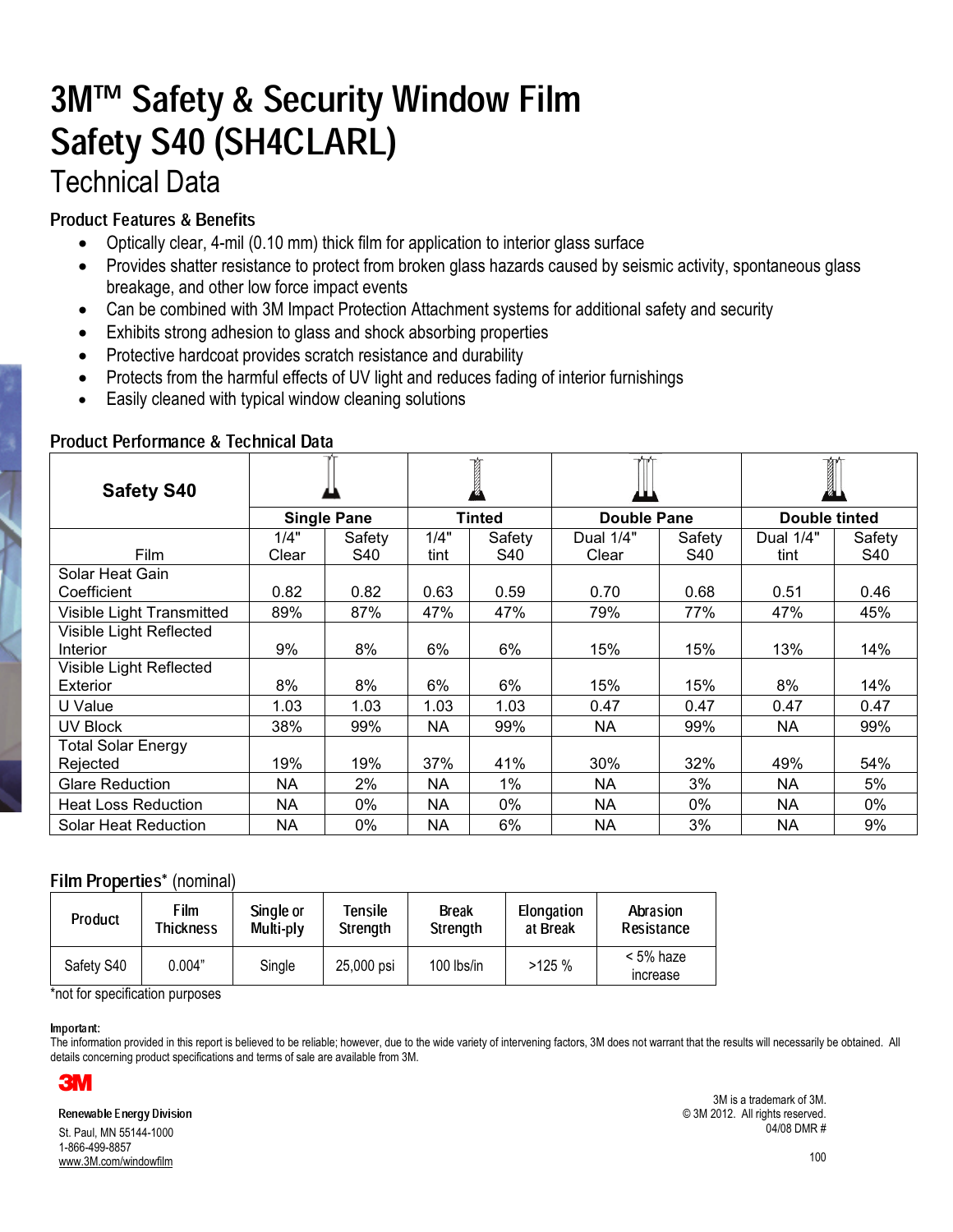## Specifications - Safety and Security Window Film 3M Safety S40

#### 1 A Scope III

This specification is for an optically clear glass shatter resistant and abrasion resistant window film which, when applied to the interior window surface, will help hold broken glass together and reduce the ultra-violet light that normally would enter through the window. This is a basic safety and security window film that may be useful as an increased measure of protection against low force impact situations, general glass fragment retention, spontaneous glass breakage, seismic events, and limited safety glazing situations. Certain applications may require the film be used in conjunction with a film attachment system. The film shall be called 3M Safety S40 Safety and Security Window Film.

### 2.0 Applicable Documents

The publications listed below form a part of this specification to the extent referenced. The publications are referred to in the text by the basic designation only.

The 1985 American Society for Heating, Refrigeration, and Air Conditioning Engineers (ASHRAE) Handbook of Fundamentals.

### The American National Standards Institute (ANSI).

ANSI Z97.1 Specification for Safety Glazing Material used in Buildings

The American Society for Testing and Materials (ASTM):

- ASTM E-308 Standard Recommended Practice for Spectrophotometry and Description of Color in CIE 1931 System
- ASTM E-903 Standard Methods of Test for Solar Absorbance, Reflectance and Transmittance of Materials Using Integrating Spheres
- ASTM D-882 Standard Test Method for Tensile Properties of Thin Plastic Sheeting
- ASTM D-1044 Standard Method of Test for Resistance of Transparent Plastics to Surface Abrasion (Taber Abrader Test)
- ASTM D-2582 Standard Test Method for Puncture-Propagation Tear Resistance of Plastic Film and Thin Sheeting
- ASTM D-4830 Standard Test Methods for Characterizing Thermoplastic Fabrics Used in Roofing and Waterproofing.
- ASTM G-90 Standard Practice for Performing Accelerated Outdoor Weatherizing for Non-metallic Materials Using Concentrated Natural Sunlight
- ASTM G 26 Standard Practice for Performing Accelerated Outdoor Weatherizing for Non-metallic Materials Using Concentrated Natural Sunlight
- ASTM E-84 Standard Method of Test for Surface Burning Characteristics of Building Materials
- ASTM D-1004 Standard Method of Test for Resistance of Transparent Plastics to Tearing (Graves Tear Test)
- ASTM E-1886 Standard Test Method for Performance of Exterior Windows, Curtain Walls, Doors, and Impact Protective Systems Impacted by Missile(s) and Exposed to Cyclic Pressure Differentials
- ASTM E-1996 Standard Specification for Performance of Exterior Windows, Curtain Walls, Doors and Impact Protective Systems Impacted by Windborne Debris in Hurricanes
- ASTM F-1642 Standard Method of Test for Glazing and Glazing Systems Subject to Airblast Loadings, as adapted by the U.S. Government GSA Test **Standard Protocols**
- ASTM F-2912 Standard Specification for Glazing and Glazing Systems Subjected to Airblast Loadings

The Consumer Products Safety Commission (CPSC) 16 CFR, Part 1201, Safety Standard for Architectural Glazing Material

GSA-TS01-2003 General Services Adminstration Standard Test for Glazing and Glazing Systems Subject to Airblast Loadings

Window 4.1. A Computer Tool for Analyzing Window Thermal Performance, Lawrence Berkeley Laboratory

#### 3.0 Requirements of the Film

3.1 Film Material: The film material shall consist of an optically clear polyester film with a durable abrasion resistant coating over one surface, and a UV stabilized pressure sensitive adhesive on the other. The film shall have a nominal thickness of 4 mils (0.004 inches). The film shall be identified as to Manufacturer of Origin (hereafter to be called Manufacturer).

- 

The information provided in this report is believed to be reliable; however, due to the wide variety of intervening factors, 3M does not warrant that the results will necessarily be obtained. All details concerning product specifications and terms of sale are available from 3M.



St. Paul. MN 55144-1000 1-866-499-8857 www.3M.com/windowfilm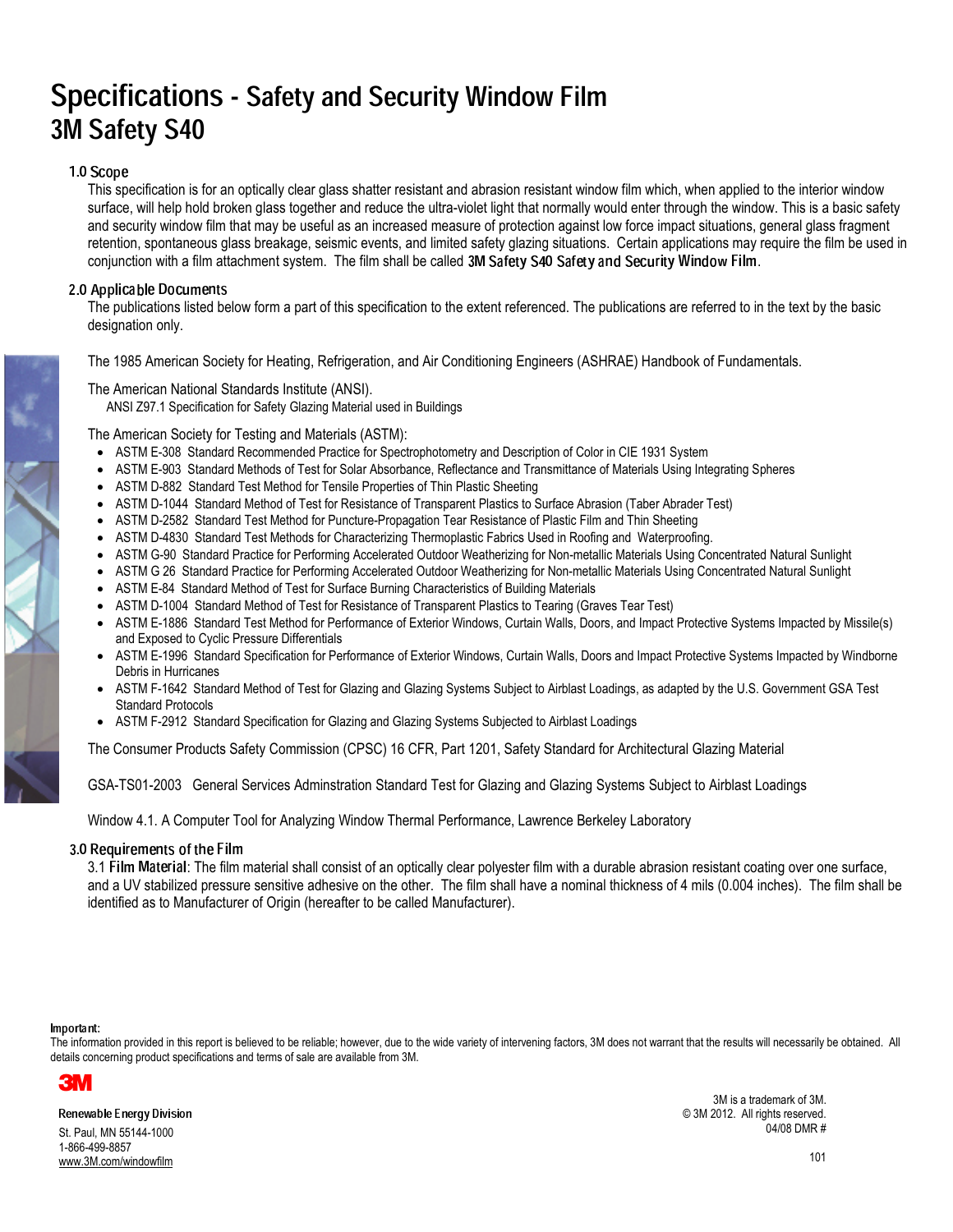## Specifications - Safety and Security Window Film 3M Safety S40

- 3.2 Film Properties (nominal):
	- a) Tensile Strength (ASTM D882): 25,000 psi
	- b) Break Strength (ASTM D882): 25,000 psi (100 lbs per inch width)
	- c) Percent Elongation at Break (ASTM D882): >125%
	- d) Percent Elongation at Yield (ASTM D882): greater than 100%

#### 3.3 Solar Performance Properties: film applied to  $\frac{1}{4}$  thick clear glass

- a) Visible Light Transmission: 87%
- b) Visible Reflection: not more than 10%
- c) Ultraviolet Trasmission: less than  $1\%$  (300 380 nm)
- d) Solar Heat Gain Coefficient: 0.82

3.4 Fla**mmability**: The Manufacturer shall provide independent test data showing that the window film shall meet the requirements of a Class A Interior Finish for Building Materials for both Flame Spread Index and Smoked Development Values per ASTM E-84

3.5 Abrasion Resistance: The Manufacturer shall provide independent test data showing that the film shall have a surface coating that is resistant to abrasion such that, less than 5% increase of transmitted light haze will result in accordance with ASTM D-1044 using 100 cycles, 500 grams weight, and the CS10F Calbrase Wheel.

3.6 Adhesive System: The film shall be supplied with a high mass pressure sensitive weatherable acrylate adhesive applied uniformly over the surface <sup>b</sup> opposite the abrasion resistant coated surface. The adhesive shall be essentially optically flat and shall meet the following criteria:

- a. Viewing the film from a distance of ten feet at angles up to 45 degrees from either side of the glass, the film itself shall not appear distorted.
- b. It shall not be necessary to seal around the edges of the applied film system with a lacquer or other substance in order to prevent moisture or free water from penetrating under the film system.

3.7 Impact Resistance for Safety Glazing: The film, when applied to either side of the window glass, shall pass a 150 ft-lb impact when tested according to 16 CFR CPSC Part 1201 (Category 1) and ANSI Z97.1 (Class B).

## .0 Requirements of the Authorized Dealer/Applicator (ADA)

4.1 The ADA shall provide documentation that the ADA is certified by the Manufacturer of the window film to install said window film as per the Manufacturer's specifications and in accordance with specific requests as to be determined and agreed to by the customer.

4.2 Authorization of dealership may be verified through the company's 3M ID Number.

4.3 The ADA will provide a commercial building reference list of ten (10) properties where the ADA has installed window film. This list will include the following information:

- \* Name of building
- \* The name and telephone number of a management contact
- \* Type of glass
- \* Type of film
- \* Amount of film installed
- \* Date of completion

4.4 Upon request, the ADA will provide a Glass Stress Analysis of the existing glass and proposed glass/film combination as recommended by the film Manufacturer.

4.5 Upon request, the ADA will provide an application analysis to determine available energy cost reduction and savings.

#### -

The information provided in this report is believed to be reliable; however, due to the wide variety of intervening factors, 3M does not warrant that the results will necessarily be obtained. All details concerning product specifications and terms of sale are available from 3M.



St. Paul. MN 55144-1000 1-866-499-8857 www.3M.com/windowfilm